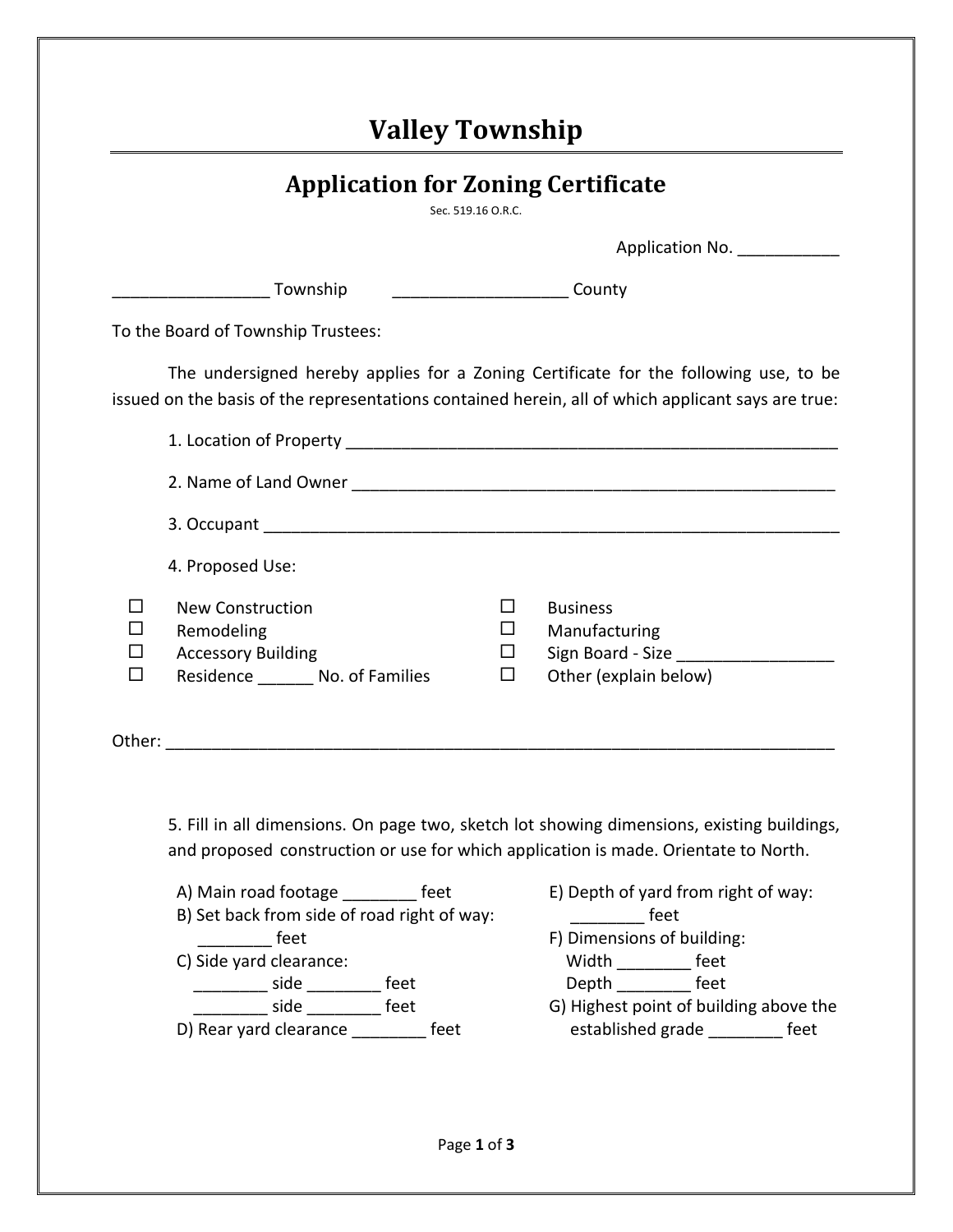## $\begin{array}{c}\n\uparrow \\
N\n\end{array}$